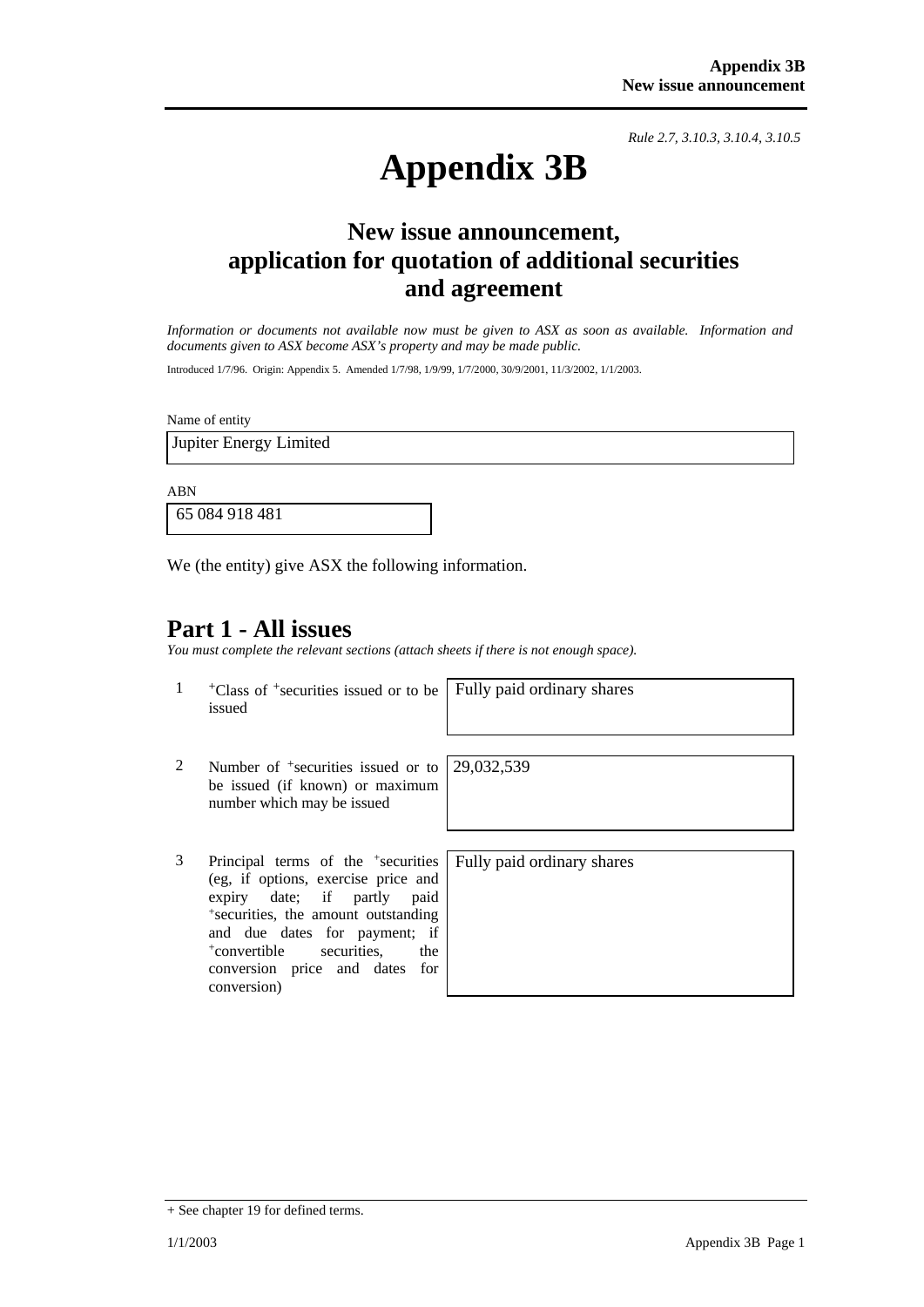| 4 | Do the <sup>+</sup> securities rank equally in<br>all respects from the date of<br>allotment with an existing <sup>+</sup> class of<br>quoted +securities?<br>If the additional securities do not<br>rank equally, please state:<br>the date from which they do<br>which they<br>the extent<br>to<br>$\bullet$<br>participate<br>for<br>the<br>next<br>dividend, (in the case of a trust,<br>distribution)<br>interest<br><sub>or</sub><br>payment<br>the extent to which they do not<br>rank equally, other than in<br>relation to the next dividend,<br>distribution or interest payment | Yes                                                                                                                                                                                                                                                                                                                             |                                  |
|---|--------------------------------------------------------------------------------------------------------------------------------------------------------------------------------------------------------------------------------------------------------------------------------------------------------------------------------------------------------------------------------------------------------------------------------------------------------------------------------------------------------------------------------------------------------------------------------------------|---------------------------------------------------------------------------------------------------------------------------------------------------------------------------------------------------------------------------------------------------------------------------------------------------------------------------------|----------------------------------|
| 5 | Issue price or consideration                                                                                                                                                                                                                                                                                                                                                                                                                                                                                                                                                               | 40 cents                                                                                                                                                                                                                                                                                                                        |                                  |
|   |                                                                                                                                                                                                                                                                                                                                                                                                                                                                                                                                                                                            |                                                                                                                                                                                                                                                                                                                                 |                                  |
| 6 | Purpose of the issue<br>(If issued as consideration for the<br>acquisition<br>clearly<br>of<br>assets,<br>identify those assets)                                                                                                                                                                                                                                                                                                                                                                                                                                                           | Drilling, completion and testing of J-55<br>$\bullet$<br>well $(2nd 2012$ commitment well)<br>Topside infrastructure development on<br>Block 31 for bringing J-51 and J-53 wells<br>onto Trial Production<br>Drilling, completion and testing of J-58<br>well $(2nd$ well on southern extension area)<br><b>Working Capital</b> |                                  |
| 7 | Dates of entering <sup>+</sup> securities into<br>uncertificated holdings or despatch<br>of certificates                                                                                                                                                                                                                                                                                                                                                                                                                                                                                   | 30 July 2012                                                                                                                                                                                                                                                                                                                    |                                  |
|   |                                                                                                                                                                                                                                                                                                                                                                                                                                                                                                                                                                                            |                                                                                                                                                                                                                                                                                                                                 |                                  |
| 8 | and<br>Number<br><sup>+</sup> class<br>of<br>all<br><b>ASX</b><br>+securities<br>quoted<br>on<br>(including the securities in clause<br>2 if applicable)                                                                                                                                                                                                                                                                                                                                                                                                                                   | Number<br>145,162,693                                                                                                                                                                                                                                                                                                           | +Class<br><b>Ordinary Shares</b> |

<sup>+</sup> See chapter 19 for defined terms.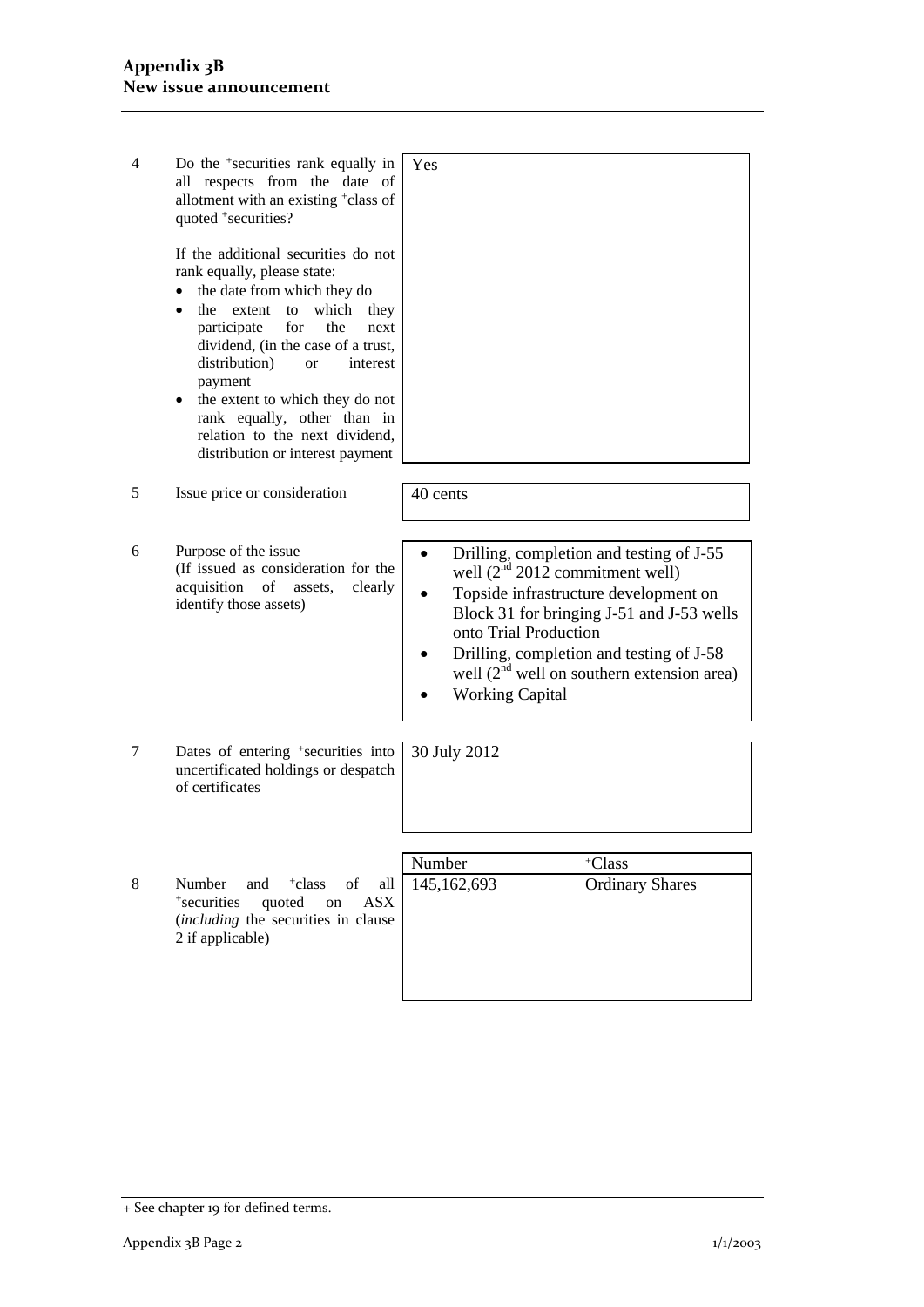|   |                                                                                                                                           | Number    | +Class                                                                                                                                                                                                                                                     |
|---|-------------------------------------------------------------------------------------------------------------------------------------------|-----------|------------------------------------------------------------------------------------------------------------------------------------------------------------------------------------------------------------------------------------------------------------|
| 9 | Number<br>and<br><sup>+</sup> class of<br>all<br>*securities not quoted on ASX<br>(including the securities in clause<br>2 if applicable) | 2,133,335 | Subject to a minimum increase<br>of 25%, the Performance Rights<br>for each holder shall vest in<br>proportion to the % increase in<br>the Share price of the Company<br>above 73.5 cents basis (Vesting)<br>31<br>Condition)<br>expiring<br>December 2013 |
|   |                                                                                                                                           | 400,000   | options at \$1.50 expiring 31 Dec<br>2012                                                                                                                                                                                                                  |
|   |                                                                                                                                           | 266,668   | options at \$2.25 expiring 31 Dec<br>2012                                                                                                                                                                                                                  |
|   |                                                                                                                                           | 200,001   | Options - exercise price \$2.775<br>expiring 31 Dec 2012                                                                                                                                                                                                   |
|   |                                                                                                                                           | 4,600,000 | Convertible notes - \$0.75 expiring<br>29 September 2013.                                                                                                                                                                                                  |

10 Dividend policy (in the case of a trust, distribution policy) on the increased capital (interests)

No stated policy

# **Part 2 - Bonus issue or pro rata issue**

| 11 | holder<br>security<br>approval<br><b>Is</b><br>required?                                                 |
|----|----------------------------------------------------------------------------------------------------------|
| 12 | Is the issue renounceable or non-<br>renounceable?                                                       |
| 13 | Ratio in which the <sup>+</sup> securities will<br>be offered                                            |
| 14 | <sup>+</sup> Class of <sup>+</sup> securities to which the<br>offer relates                              |
| 15 | determine<br>+Record<br>date<br>to<br>entitlements                                                       |
| 16 | Will holdings on different registers<br>(or subregisters) be aggregated for<br>calculating entitlements? |

<sup>+</sup> See chapter 19 for defined terms.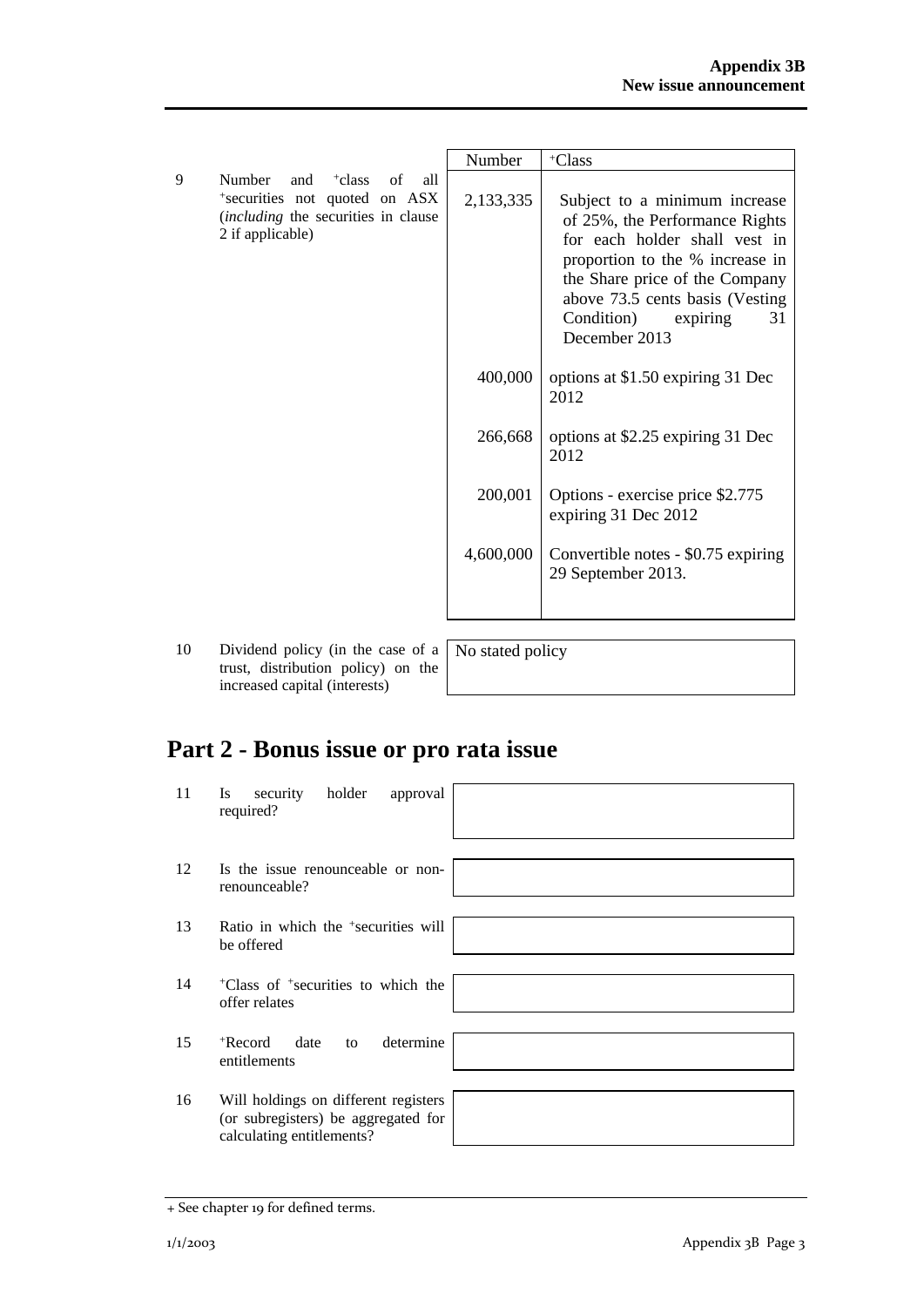#### **Appendix 3B New issue announcement**

| 17 | Policy for deciding entitlements in<br>relation to fractions                                                                                                            |  |
|----|-------------------------------------------------------------------------------------------------------------------------------------------------------------------------|--|
|    |                                                                                                                                                                         |  |
| 18 | Names of countries in which the<br>entity has <sup>+</sup> security holders who<br>will not<br>be sent new<br>issue<br>documents                                        |  |
|    | Note: Security holders must be told how their<br>entitlements are to be dealt with.<br>Cross reference: rule 7.7.                                                       |  |
| 19 | Closing<br>date<br>for<br>οf<br>receipt<br>acceptances or renunciations                                                                                                 |  |
| 20 | Names of any underwriters                                                                                                                                               |  |
| 21 | Amount of any underwriting fee or<br>commission                                                                                                                         |  |
| 22 | Names of any brokers to the issue                                                                                                                                       |  |
| 23 | Fee or commission payable to the<br>broker to the issue                                                                                                                 |  |
| 24 | Amount of any handling<br>fee<br>payable to brokers who lodge<br>acceptances or renunciations on<br>behalf of <sup>+</sup> security holders                             |  |
| 25 | If the issue is contingent on<br>*security holders' approval, the date<br>of the meeting                                                                                |  |
| 26 | Date entitlement and acceptance<br>form and prospectus or Product<br>Disclosure Statement will be sent to<br>persons entitled                                           |  |
| 27 | If the entity has issued options, and<br>the terms entitle option holders to<br>participate on exercise, the date on<br>which notices will be sent to option<br>holders |  |
| 28 | Date rights trading will begin (if<br>applicable)                                                                                                                       |  |
| 29 | Date rights trading will end (if<br>applicable)                                                                                                                         |  |
| 30 | How do <sup>+</sup> security holders sell their<br>entitlements<br>in full<br>through<br>a<br>broker?                                                                   |  |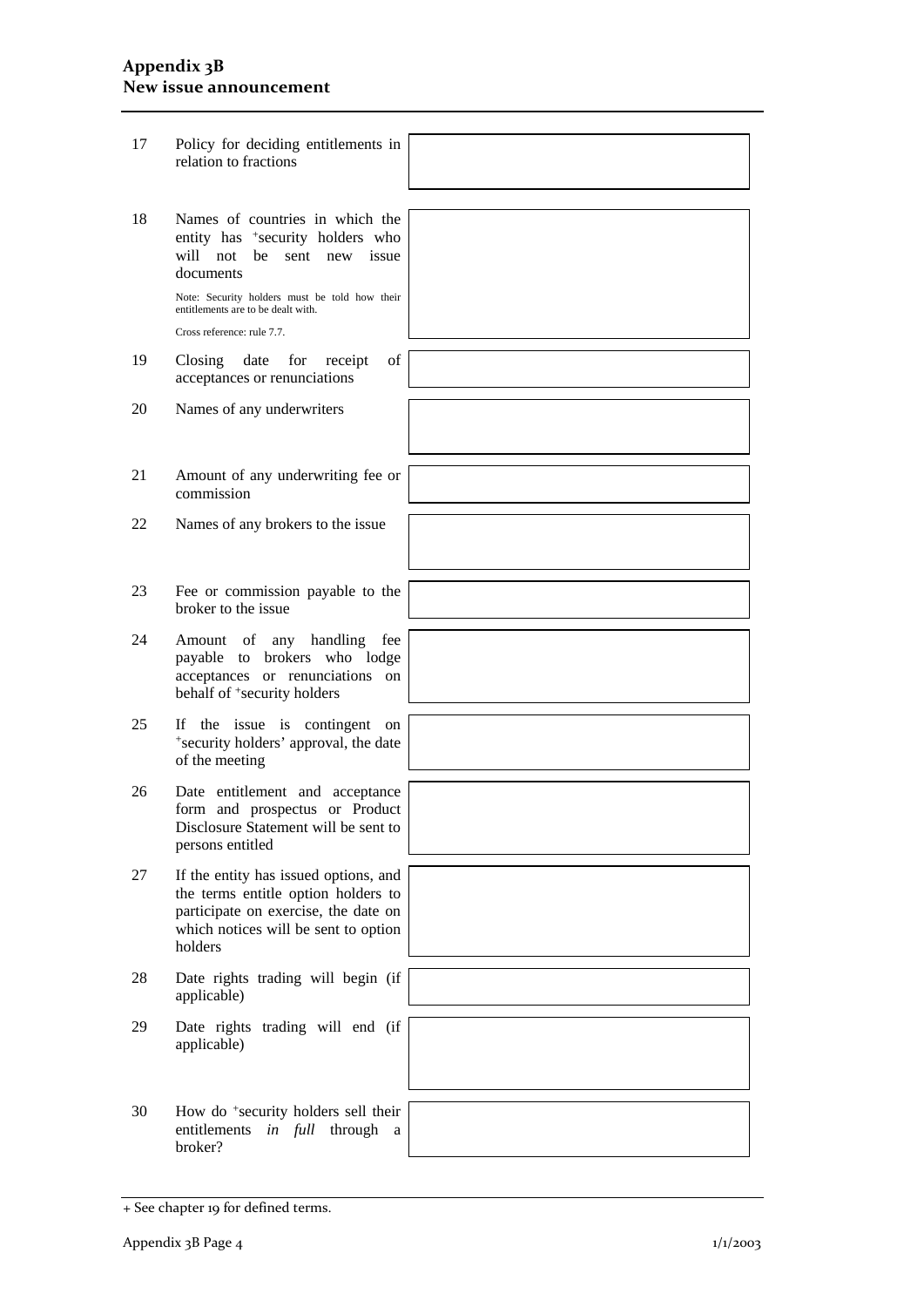- 31 How do +security holders sell *part* of their entitlements through a broker and accept for the balance?
- 32 How do +security holders dispose of their entitlements (except by sale through a broker)?

33 +Despatch date

| the control of the control of the control of the control of the control of the control of the control of the control of the control of the control of the control of the control of the control of the control of the control |  |
|-------------------------------------------------------------------------------------------------------------------------------------------------------------------------------------------------------------------------------|--|
|                                                                                                                                                                                                                               |  |
| and the control of the control of the control of the control of the control of the control of the control of the                                                                                                              |  |
|                                                                                                                                                                                                                               |  |

## **Part 3 - Quotation of securities**

*You need only complete this section if you are applying for quotation of securities* 

34 Type of securities (*tick one*) (a)  $\Box$  Securities described in Part 1 (b) All other securities

> Example: restricted securities at the end of the escrowed period, partly paid securities that become fully paid, employee incentive share securities when restriction ends, securities issued on expiry or conversion of convertible securities

### **Entities that have ticked box 34(a)**

#### **Additional securities forming a new class of securities**

*Tick to indicate you are providing the information or documents*

- 35 If the +securities are +equity securities, the names of the 20 largest holders of the additional +securities, and the number and percentage of additional +securities held by those holders
- $36$  If the +securities are +equity securities, a distribution schedule of the additional +securities setting out the number of holders in the categories 1 - 1,000 1,001 - 5,000 5,001 - 10,000 10,001 - 100,000 100,001 and over

37 A copy of any trust deed for the additional +securities

<sup>+</sup> See chapter 19 for defined terms.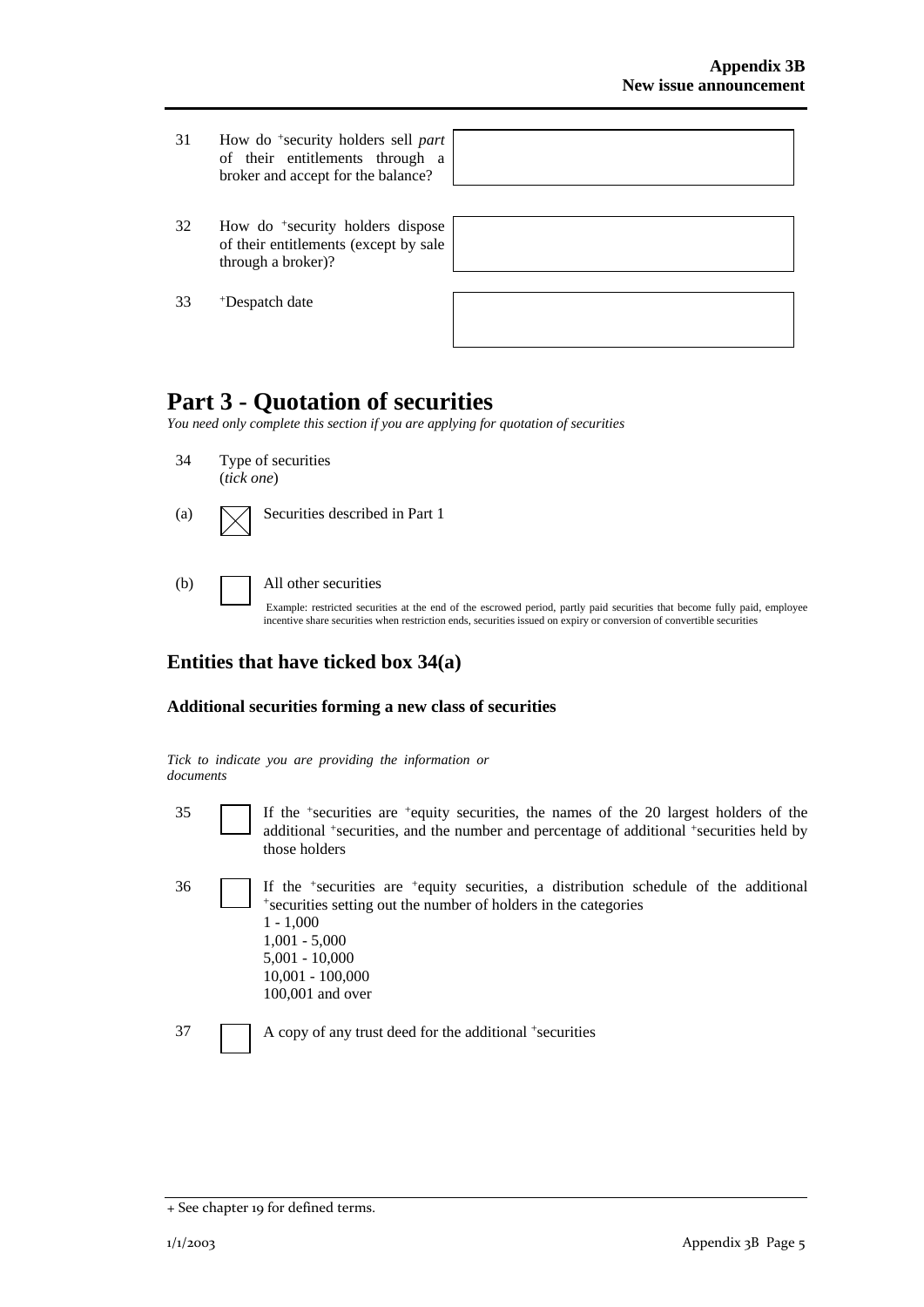## **Entities that have ticked box 34(b)**

38 Number of securities for which +quotation is sought 39 Class of +securities for which quotation is sought 40 Do the +securities rank equally in all respects from the date of allotment with an existing <sup>+</sup>class of quoted +securities? If the additional securities do not

rank equally, please state:

- the date from which they do
- the extent to which they participate for the next dividend, (in the case of a trust, distribution) or interest payment
- the extent to which they do not rank equally, other than in relation to the next dividend, distribution or interest payment
- 41 Reason for request for quotation now

Example: In the case of restricted securities, end of restriction period

(if issued upon conversion of another security, clearly identify that other security)

42 Number and +class of all +securities quoted on ASX (*including* the securities in clause 38)

|    | another security, clearly identify that<br>other security)                                              |        |                    |
|----|---------------------------------------------------------------------------------------------------------|--------|--------------------|
|    |                                                                                                         | Number | <sup>+</sup> Class |
| 42 | Number and <sup>+</sup> class of all <sup>+</sup> securities<br>quoted on ASX ( <i>including</i><br>the |        |                    |

<sup>+</sup> See chapter 19 for defined terms.